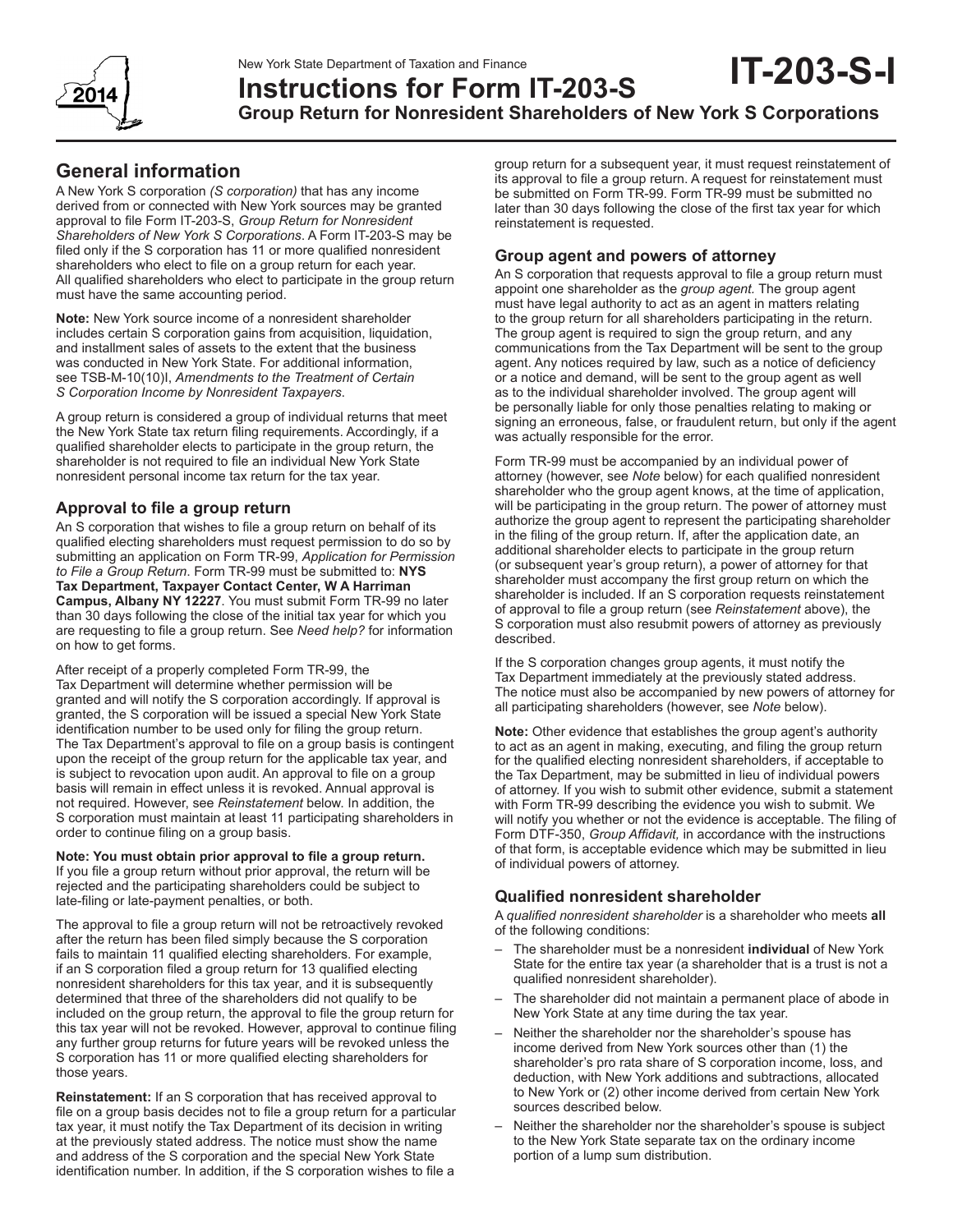### **Page 2** of 4 **IT-203-S-I** (2014)

– The shareholder must waive the right to claim the New York standard deduction or itemized deduction, the New York dependent exemption, any New York State personal income tax credits (see *Special rule for credits* below), and any carryback or carryover of a New York State net operating loss (NOL) or capital loss (see *Special rule for New York State NOL or capital loss* below).

**Special rule for credits:** The shareholder must waive the right to claim any New York State personal income tax credits that originate in a year for which the shareholder elects to file on a group return. The shareholder must also waive the right to claim any carryover to a subsequent tax year(s) of a credit(s) that originated in a year for which the shareholder elected to file on a group return, whether the shareholder files on a group return or files an individual personal income tax return for the subsequent tax year(s). Additionally, the shareholder must waive the right to claim any carryover of a credit(s) on the group return that originated in a year for which the shareholder filed an individual personal income tax return.

However, if a credit originated in a year for which the shareholder filed an individual personal income tax return, the shareholder may claim a carryover of the credit (if applicable) in any subsequent tax year for which the shareholder files an individual personal income tax return even if the shareholder filed on a group return for any year or years after the credit was initially claimed. In this instance, a shareholder must consider any year or years for which the shareholder filed on a group return for purposes of determining the allowable carryover period for those credits with limited carryover periods.

**Special rule for New York State NOL or capital loss:** Determine a New York State NOL or capital loss for each shareholder who has elected to file on a group return in the same manner as if the shareholder was filing an individual nonresident personal income tax return. Any New York State NOL or capital loss that originates in a year for which the shareholder elects to file on a group return, or originates in a year for which the shareholder files an individual personal income tax return, may not be carried back or carried over to a year for which the shareholder elects to file on a group return. However, the shareholder may claim any NOL or capital loss carryback or carryover amount in any previous or subsequent year for which the shareholder files an individual personal income tax return. In this instance, a shareholder must consider any year or years for which the shareholder filed on a group return, for purposes of determining the allowable carryback or carryover period applicable to an NOL.

**Note:** If a nonresident shareholder incurs an NOL for New York State income tax purposes but does not incur an NOL for federal income tax purposes, the shareholder may elect for New York State income tax purposes, to waive the carryback period and to carry the NOL forward (on the shareholder's individual personal income tax return) to each of the allowable years following the tax year of the NOL, to the extent not absorbed. A statement must be submitted with the nonresident group return indicating that the shareholder is electing to waive the carryback period. The election must be made by the due date of the nonresident group return for the year of the NOL. The election may not be revoked once made. The statement submitted with the nonresident group return must include the name and social security number of each nonresident shareholder making the election.

**Special rules for spouses:** If both spouses are shareholders in the same S corporation, both spouses may be included in the group return if they both meet the qualifications described above and both spouses elect to participate. Unless **both** spouses elect to participate, **neither** may participate in the group return.

If a shareholder or a shareholder's spouse receives wages derived from New York sources from the S corporation, neither may participate in the group return.

If a shareholder, or shareholder's spouse, has other New York source income only from a partnership, another S corporation, or professional athletic team that files a group return and (1) the

shareholder, or shareholder's spouse, participates in the other group return(s) and (2) the shareholder, or shareholder's spouse, does not participate in more than 10 group returns for the tax year, the shareholder must be included on the S corporation's group return. The shareholder must also notify each group agent that the shareholder is included on another group return.

**Note:** In the case of a shareholder and a shareholder's spouse who are both participating in group returns, the 10‑group return limitation is determined individually (that is, the shareholder may participate in up to 10 group returns, and the shareholder's spouse may participate in up to 10 group returns).

### **Electing to participate in the group return**

A qualified nonresident shareholder elects to participate in the group return by informing the group agent that he or she wishes to participate. The election must be made by the fifteenth day of the fourth month following the close of the tax year for which the election is being made. The shareholder's inclusion in the group return constitutes notice to the Tax Department that the shareholder is electing to participate in the group return.

A shareholder who elects to be included in the group return may not change that election after the fifteenth day of the fourth month after the close of the tax year. However, if it is later determined that a shareholder included in the group return did not meet the definition of a qualified nonresident shareholder for the tax year, the shareholder would be required to file an amended return on an individual basis.

An S corporation filing a group return must submit a list showing the name (in either alphabetical or social security number order), and social security number of each shareholder who will be included on the group return with its New York State S corporation return.

### **Sales and Use tax**

Individual taxpayers may report the amount of New York State and local sales and use taxes that they owe, if any, on their personal income tax return. Sales and use tax **cannot** be reported on the group return. However, if a qualified nonresident electing shareholder expects to owe sales and use tax (see the instructions for Form IT‑203, *Nonresident and Part‑Year Resident Income Tax Return)*, the shareholder may still be included on the group return, but must also file Form ST‑140, *Individual Purchaser's Annual Report of Sales and Use Tax,* on or before April 15, 2015, to report and pay any sales and use tax the shareholder owes.

#### **Estimated income tax payments**

An S corporation that has received approval to file a group nonresident return may also elect to file group estimated income tax installments on behalf of its qualified electing nonresident shareholders.

The **group installments** are filed on **Form IT-2105,** *Estimated Tax Payment Voucher for Individuals*. The form must show the name and address of the S corporation and the special New York State identification number assigned to the S corporation. Enter on Form IT‑2105 the total estimated income tax paid on behalf of the group. However, the group agent must maintain records to show that portion of the total that is paid on behalf of each participating shareholder.

If the 2014 estimated income tax payments do not equal at least 90% of the 2014 income tax, or 100% of the 2013 income tax (110% of that amount if the nonresident shareholder is not a farmer or fisherman and the New York adjusted gross income on that return is more than \$150,000 (\$75,000 if married filing separately for 2014)), based upon a return covering 12 months, a penalty for underpayment of estimated income tax may be imposed. However, a penalty will only be charged if at least \$300 of New York State income tax is owed. For more information, see Form IT‑2105.9, *Underpayment of Estimated Income Tax by Individuals and Fiduciaries,* and its instructions (Form IT-2105.9-I).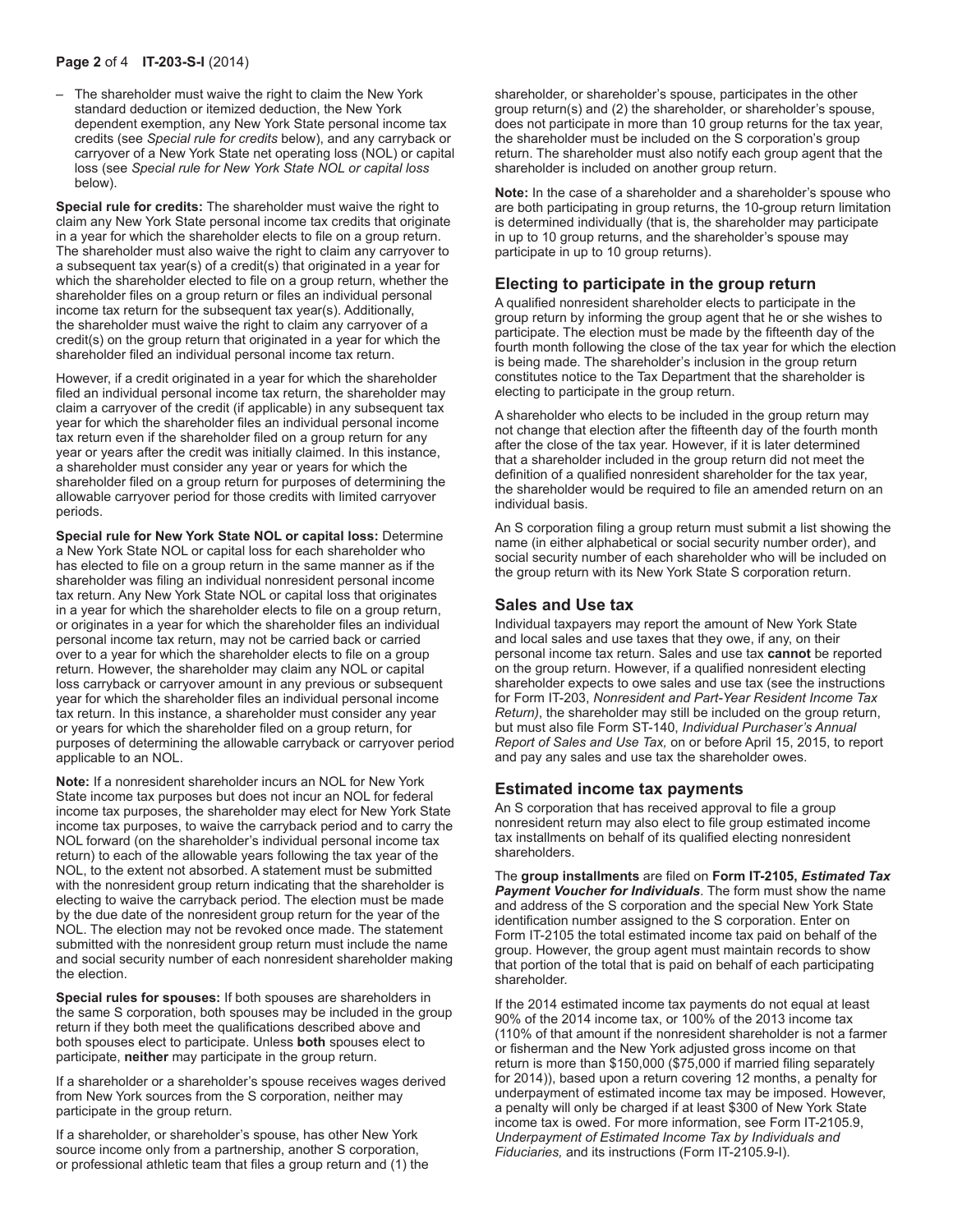If a qualified nonresident shareholder who was included in the group estimated income tax decides not to participate in the group return, or if the S corporation subsequently decides not to file a group return for the tax year, the group agent should notify the Tax Department no later than February 15 of the year in which the return is due. This notification must contain **all** of the following information:

- the name and address of the S corporation
- the special New York State identification number assigned to the S corporation
- the shareholder's name, address, and social security number
- the amount of estimated income tax paid on the shareholder's behalf
- a request that the payment or payments be transferred to an individual estimated income tax account in the shareholder's name

If more than one shareholder included in the group estimated income tax will not be participating, the above shareholder information should be provided for each shareholder. The **notification** must be mailed to: **NYS Tax Department, Estimated Tax Unit, W A Harriman Campus, Albany NY 12227-0125.**

This transfer of estimated income tax payments could take two to three weeks to become effective. If the shareholder files an individual personal income tax return before the transfer becomes effective, the shareholder will not get credit for these payments when the return is processed, and a tax-due notice will be issued to the shareholder. Therefore, this time period should be taken into account when the shareholder files his or her individual tax return.

If a shareholder who was included in the group estimated income tax notifies the group agent after February 15, 2015, but before April 15, 2015, the group agent should notify the Tax Department immediately, using the procedure described above. In these situations, the individual shareholder may wish to request an extension of time to file to ensure that the estimated income tax payment will be properly credited to the individual's account prior to the individual's return being filed.

### **Amended return or federal change**

To amend a previously filed Form IT-203-S, complete a new Form IT-203-S using the corrected information and mark an *X* in the *Amended return* box. You must also complete a new Form IT-203-S-ATT. An amended group return must be filed if an amended federal return is filed by the S corporation, or if a federal audit of the S corporation changes any of the S corporation items of income, gain, loss, or deduction reported on the original group return. An amended group return must be filed within 90 days of the date the federal amended S corporation return is filed or, in the case of a federal audit, within 90 days after the final determination of the change. Also submit a copy of the federal report of examination changes and a signed statement by the group agent indicating that the S corporation concedes the federal audit changes. If the S corporation does not concede the federal audit changes, submit a signed statement explaining why.

## **Specific instructions**

### **Entering whole dollar amounts**

When entering amounts on this return, enter whole dollar amounts only (zeros have been preprinted). Use the following rounding rules when entering your amounts; drop amounts below 50 cents and increase amounts from 50 to 99 cents to the next dollar. For example, \$1.39 becomes \$1 and \$2.50 becomes \$3.

### **Form IT-203-S**

### **Name and address box**

Enter in the spaces at the top of the return the legal name, trade name (if different from legal name), address, and employer identification number of the S corporation exactly as these items will appear on its New York State S corporation return. In addition, enter the special New York State identification number in the box indicated.

**Foreign addresses –** Enter the information in the following order: city, abbreviation for the province or state, postal code (follow the country's practice), and country. **Do not abbreviate the country name.**

**Note:** You must complete **Form IT-203-S-ATT before** you can complete lines 1 through 5 of Form IT-203-S.

**Line 4 –** If you owe more than one dollar, submit your payment with this return. Make your check or money order payable to *New York State income tax* and write your special New York identification number and *2014 IT‑203‑S* on it. Do not send cash. See *Where to file* on page 4.

**Fee for payments returned by banks –** The law allows the Tax Department to charge a \$50 fee when a check, money order, or electronic payment is returned by a bank for nonpayment. However, if an electronic payment is returned as a result of an error by the bank or the department, the department won't charge the fee.

If your payment is returned, we will send a separate bill for \$50 for each return or other tax document associated with the returned payment.

**Line 5 –** The amount overpaid will be applied to your **2015**  estimated income tax. This amount **cannot** be refunded to you.

### **Signature**

This form must be signed by the group agent on behalf of the participating shareholders.

#### **Paid preparer's signature**

If you pay someone to prepare your return, the paid preparer must also sign it and fill in the other blanks in the paid preparer's area of your return. A person who prepares your return and does not charge you should not fill in the paid preparer's area.

**Paid preparer's responsibilities –** Under the law, all paid preparers must sign and complete the paid preparer section of the return. Paid preparers may be subject to civil and/or criminal sanctions if they fail to complete this section in full.

When completing this section, enter your New York tax preparer registration identification number (NYTPRIN) if you are required to have one. If you are not required to have a NYTPRIN, enter in the *NYTPRIN excl. code* box one of the specified 2-digit codes listed below that indicates why you are exempt from the registration requirement. You **must** enter a NYTPRIN **or** an exclusion code. Also, you must enter your federal preparer tax identification number (PTIN) if you have one; if not, you must enter your social security number.

| Code <sub>1</sub> | <b>Exemption type</b>  |    | Code   Exemption type                                      |
|-------------------|------------------------|----|------------------------------------------------------------|
| 01                | Attorney               | 02 | Employee of attorney                                       |
| 03                | <b>CPA</b>             | 04 | Employee of CPA                                            |
| 05                | PA (Public Accountant) | 06 | Employee of PA                                             |
| 07                | Enrolled agent         | 08 | Employee of enrolled agent                                 |
| 09                | Volunteer tax preparer | 10 | Employee of business<br>preparing that business'<br>return |

See our Web site for more information about the tax preparer registration requirements.

### **When to file**

You may file Form IT‑203‑S at any time after January 1, 2015, but not later than the filing deadline of April 15, 2015. If you file late, you may have to pay penalties and interest.